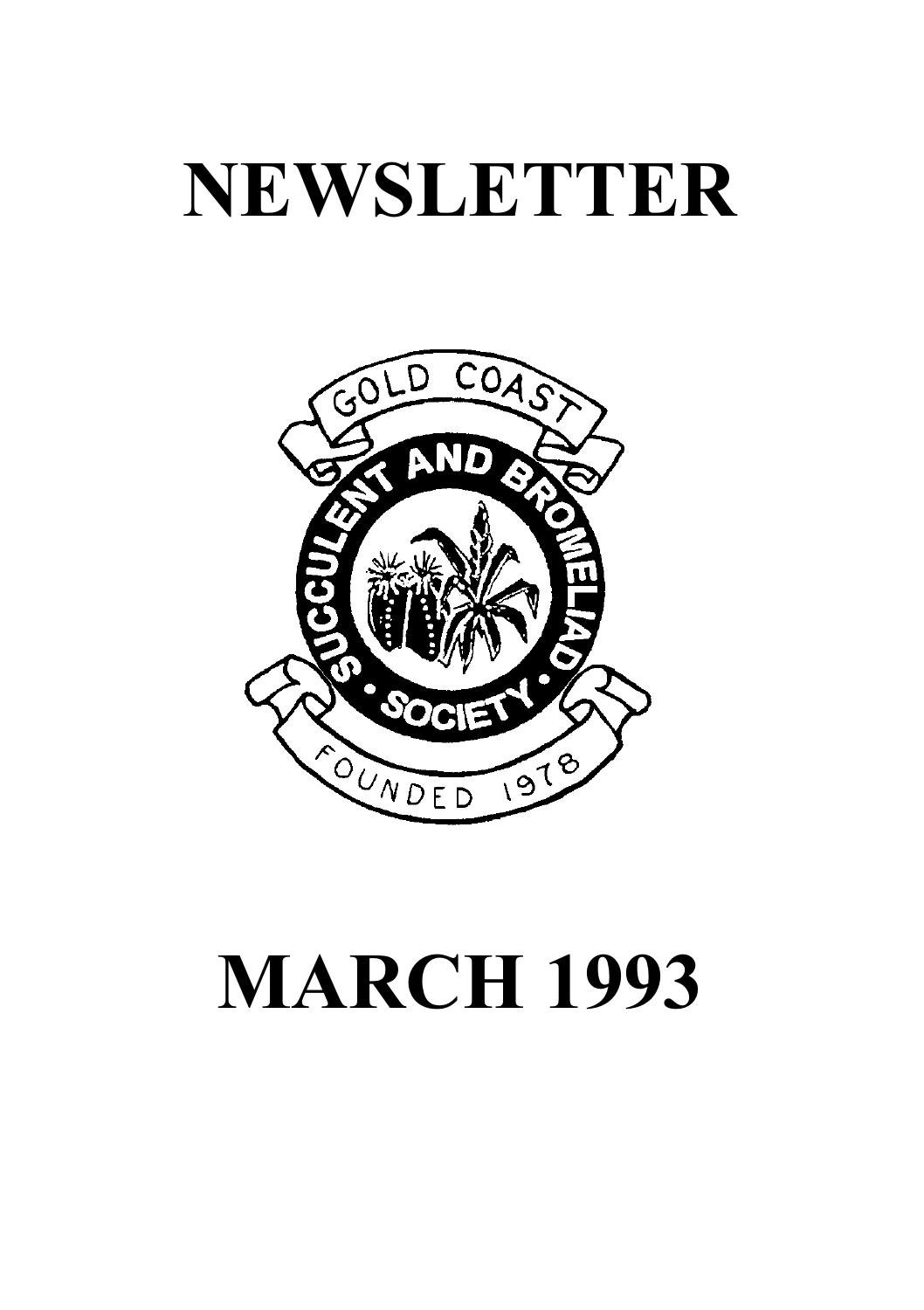# **THE GOLD COAST SUCCULENT AND BROMELIAD SOCIETY**

| <b>PRESIDENT</b><br><b>IMMEDIATE PAST PRESIDENT</b> | Mary Nicholson<br>Olwen Ferris | 72 0993<br>77 1904 |  |
|-----------------------------------------------------|--------------------------------|--------------------|--|
| <b>VICE PRESIDENT</b>                               | Graham Besgrove                | (07) 800 5431      |  |
| <b>SECRETARY</b>                                    | Genny Vaukonen                 | 46 1401            |  |
| <b>TREASURER</b>                                    | Jum Daniels                    | 77 1469            |  |
| <b>EDITOR</b>                                       | Joint Effort                   |                    |  |
| PLANT SUB-COMMITTEE Olwen Ferris                    |                                |                    |  |
|                                                     | John Catlan                    |                    |  |
|                                                     | Graham Besgrove                |                    |  |
|                                                     | Terry Vogt                     |                    |  |
|                                                     | John and Pat Carpenter         |                    |  |
| <b>LIBRARIAN</b>                                    | John Catlan                    |                    |  |
| <b>CATERING SUPERVISOR</b>                          | Irene Small                    |                    |  |
| RAFFLES SUPERVISOR                                  | Roy Wenzel                     |                    |  |

#### **MEETING DATES AND VENUE**

Our meetings are always held at the Red Cross Rooms, 11th Avenue, Palm Beach on the second Saturday of each month starting at 1.30 pm.

### **DATES FOR YOUR DIARY**

# **APRIL**<sub>10</sub>

There will be **NO** meeting in April as many members will be attending the Australian Conference in Brisbane

#### **MAY**

8 Talk by Phyllis Hobbs on growing bromeliads

#### **JUNE**

- 5 & 6 Rotary Landscape and Garden Fair
- 12 Our regular meeting at the Red Cross Rooms, Palm Beach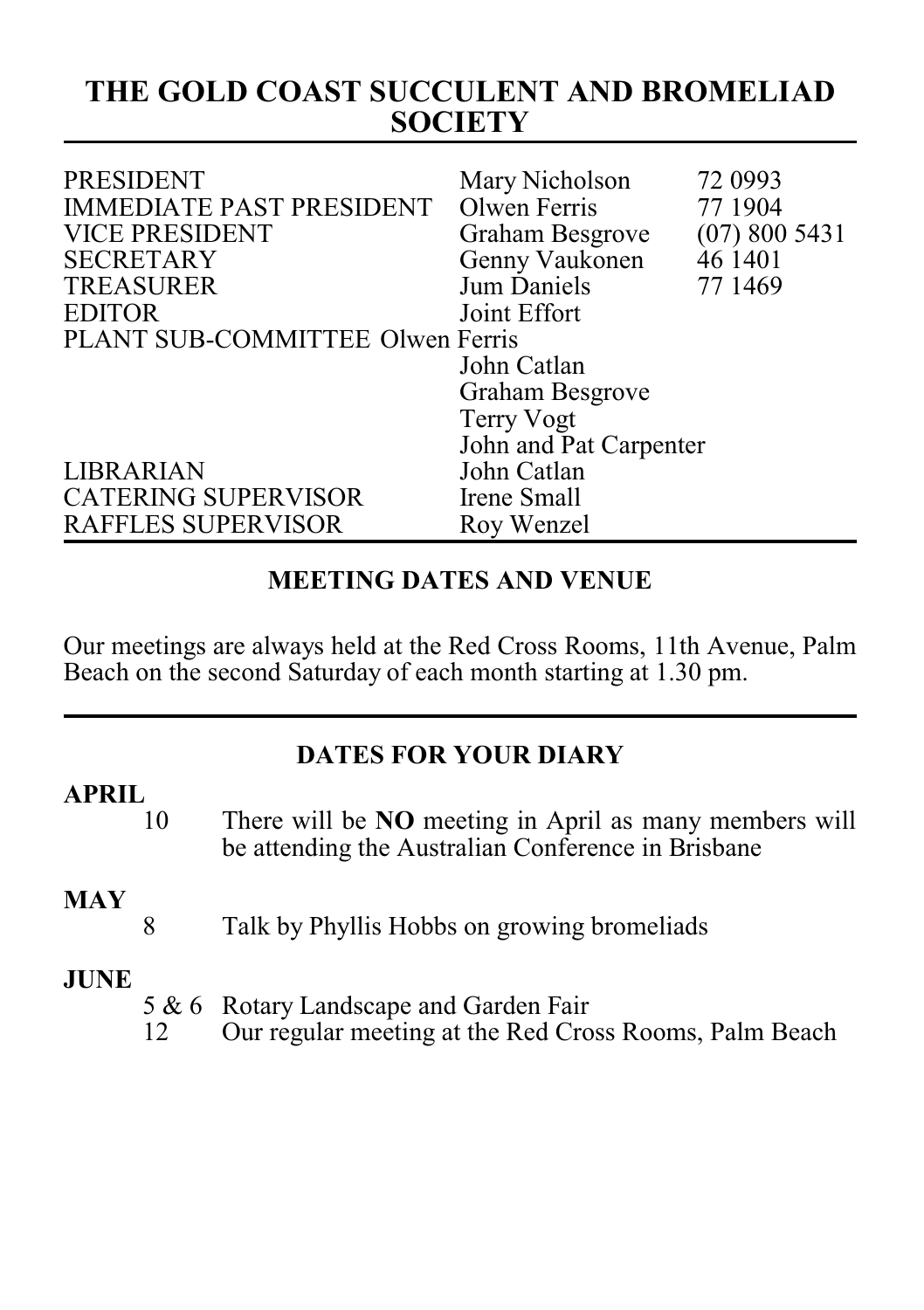# **DISCLAIMER**

Opinions expressed in the Newsletter are the contributor's own and are not necessarily those of the Committee or the Gold Coast Succulent and Bromeliad Society.

### **PRESIDENT'S REPORT**

Our first meeting for 1993 was held in February. Twenty-three members attended and three visitors (one who had been before and therefore was classed as one of us). There were nine apologies. The Lucky Door Prize was won by Barry Hertzog.

Much interest was shown in our new Newsletter printed by Wendy. Many thanks as Wendy volunteered for the position. How different it will be as more of you respond to the call for assistance for items to be included in future issues. I will be helping Wendy by gathering together all your articles to pass on to her. Don't forget stories - long or short - or helpful hints.

The Albert Aussie Day display was a success. Thank you to all the people who supplied plants and to those who gave of their time to talk to the public. Thank you to our members who helped set up the display under the leadership of our experienced put-it-all-together man, Graham and his crew of workers. You have done another wonderful job - we may be biased but the Albert Aussie Day Committee thought so too as they awarded the trophy for the Best Static Display to this Society. The trophy is at my home at the moment. Graham and Wendy have it next, then it will be passed out at the following meeting to someone else to display in their home for one month till the next meeting. Anyone who would like to have a chance to show it off is welcome to do so.

We also had a very pleasant duty to perform. Olwen presented Rolly and Evelyn Reilly with Life Membership Badges. In the time they have been in the Society, they have done so much. Rolly's Tillandsias, which he grows from seed, have found their way to many places in Australia. We are all very much the richer for having the opportunity to know both the plants and the people who must have the patience of Job as anyone growing them from seed would know.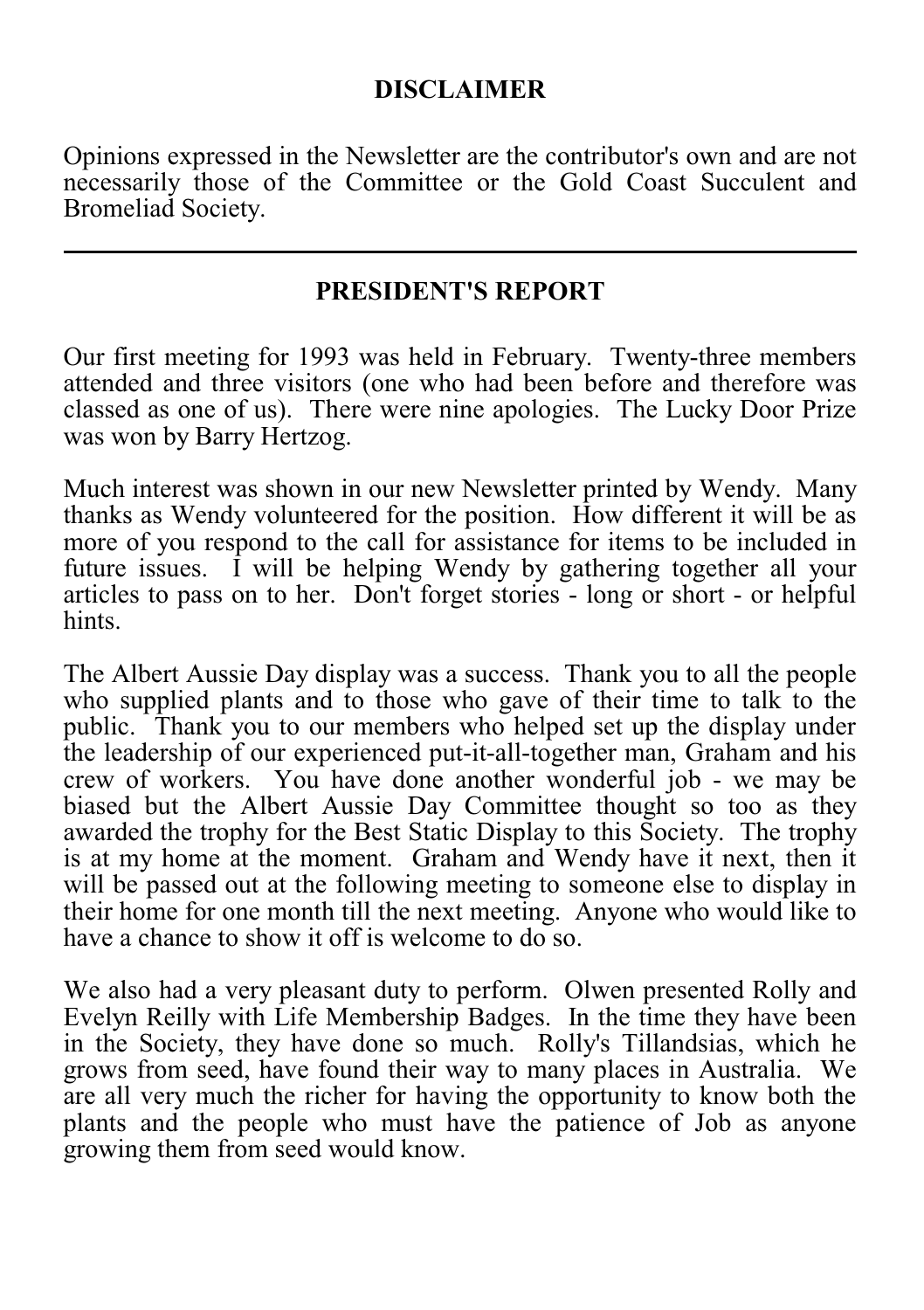Thank you to Bev for stepping in to do the Secretary's work at our February meeting. Unfortunately, Genny had to work that day.

We have been fortunate in having Hazel Hertzog volunteer as our Auditor again. Thank you, Hazel.

We wish to extend our sympathy to Athol and Mary on the loss of his young brother.

Also to Con and Trish van Pelt, our condolences on the sudden death of Con's mother.

Some of our members have got the travel bug: Hazel and Barry are on an "extended fishing trip", Dorothy is going off to England; while John and Genny will be off to South Australia after the Conference.

It was wonderful to see so many plants on the Show and Tell Table. Six members spoke of their plants. Olwen started the talk off, followed by Graham, Bev, Roy, John Carpenter and Mary. It is a great thing for the Society when there are so many members willing to participate.

Some of the plants on show were:

*Vriesea* Carlsbad, Grande *Neoregelia kalmbacheri*, Harmony, Rain Cloud, Gold Fever *Aechmea fasciata Hohenbergia correia-arauji Tillandsia cyanea, lindenii, complanata, fasciculata x brachycaulos Neomea* Exquisita *Nidumea* Loeseneri *Othophytum navioides Neophytum* Ralph Davis, Ralph Davis Wide Wings Flower spike of *Vriesea gigantea* Several different *Cereopegias* with flowers *Crassuala* Pagoda Village *Echereria* Black Night Seedlings of *Vriesea sucrei* as well as *Aechmea leucolepsis*. (Clever little fellow is Roy)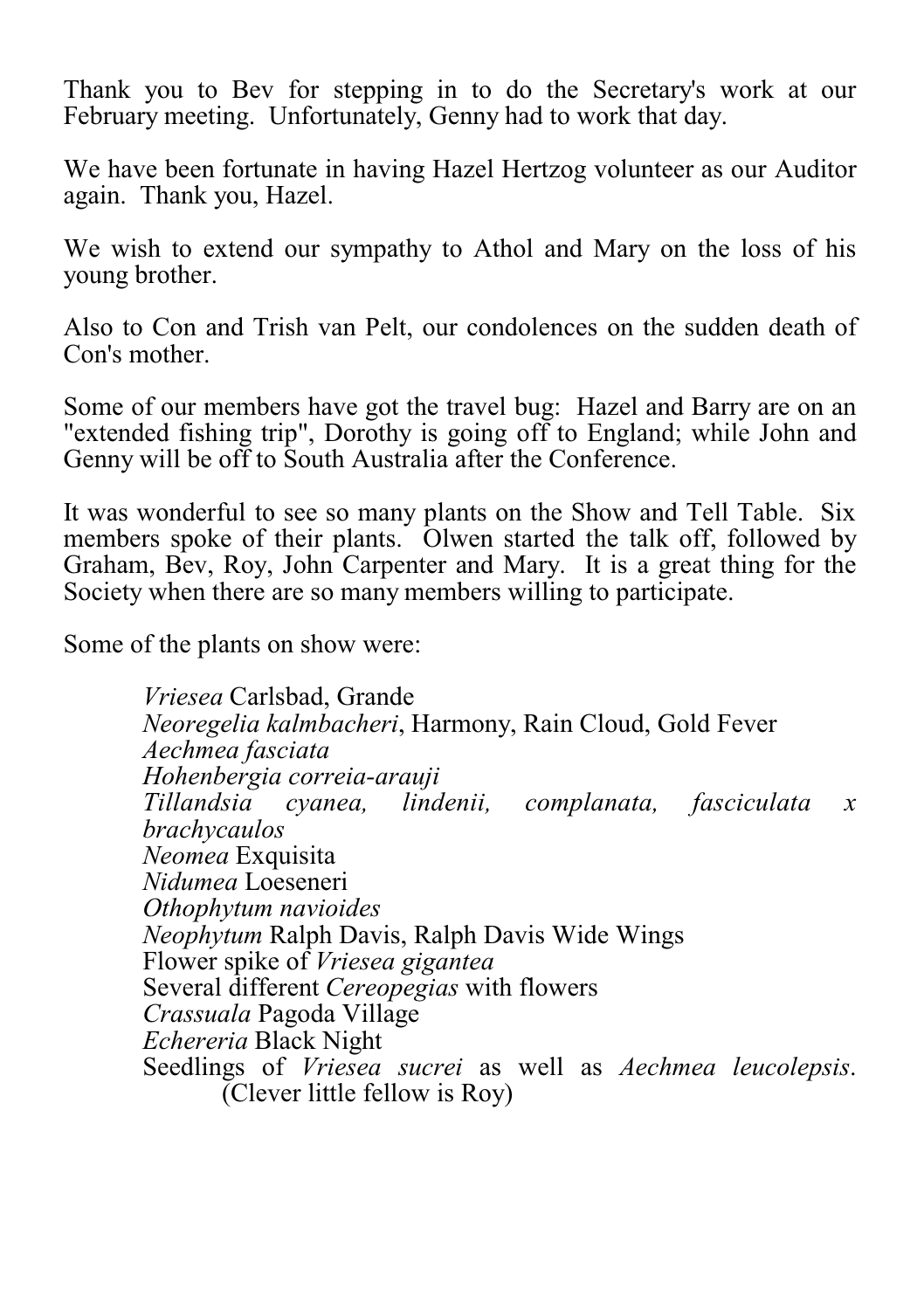# **HOW I GOT STARTED**

Bev Collins

I would like to share with you my experience of growing bromeliads, I don't really remember how long I have had a love of these plants but it goes back a few years.

I have been going to Olwen Ferris's place since she first came to Queensland but at first it was because she had an interesting supply of indoor plants, I can remember admiring Broms even then.

My husband, John, and I started to answer ads in the Garden section in Saturday's Courier Mail and quite often there would be Broms among the plants for sale. I started to bring the odd plant home. About this time we became members of the Queensland Succulent Society and after a while became friendly with a few members and one in particular convinced us we should become members of the Queensland Bromeliad Society and right from our first meeting when John won *Neoregelia* Vulcan in beautiful colour, I was hooked and that was the start of a beautiful and rewarding few years.

I am afraid I have not always done the right thing by my plants as we have moved around quite a bit and the worst treatment they got was our six months in Hervey Bay as we had possums and they are not fussy about what they do to anything.

The last few years have been better and even though I still regard myself as a novice grower I can honestly say I have learned a lot from both Olwen Ferris and Grace Goode and they are very forgiving when I cannot remember the names of the plants that I have.

My favourites are the Neoregelias as I am forever surprised and pleased by the different colours. Some time later I discovered the miniature Neoregelias and they are a delightful plant.

After many disappointments I think I have at long last discovered the secret of growing a good coloured plant but as I am not a competitive person I am not too worried about it not having a perfect shape without any marks.

I really enjoy growing Bromeliads and with a little tender loving care they reward me with their beauty.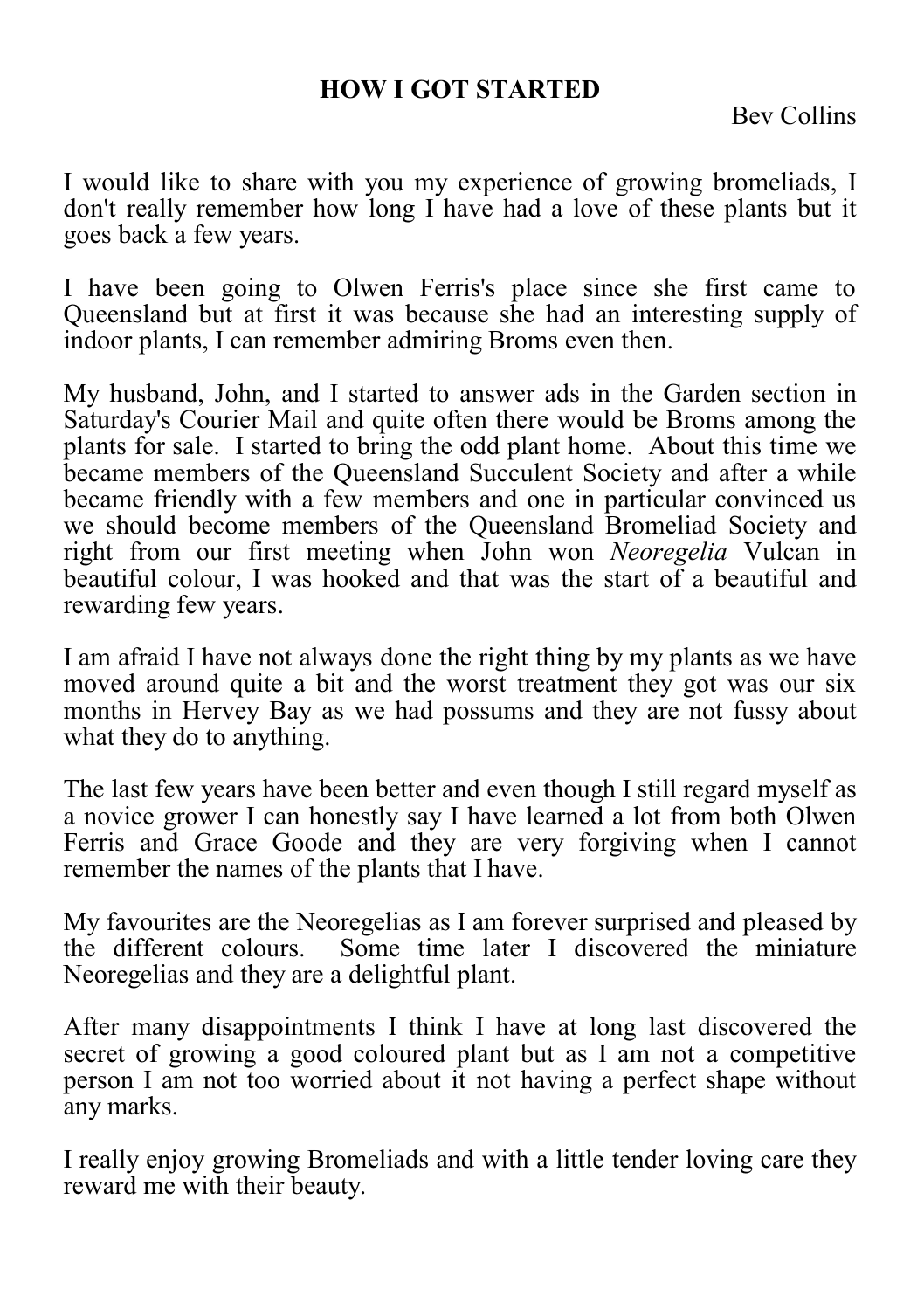#### **TILLANDSIA LINDENII**

by Olwen Ferris

Many people ask what my favourite bromeliad is? This is a hard question to answer, but one that gives me lasting satisfaction is *Tillandsia lindenii*. It is seventeen years since I bought a plant, past flowering, but with a nice offset growing alongside the central dry spike. At that time I had no knowledge of how to surgically remove such offsets so I left it alone. Later the dry leaves of the old plant were removed and the plant was lowered in the pot, taking care to use a very open mix of chunks of tree fern and charcoal. The offsets duly flowered and three suckers appeared around the spent spike. When about three-quarters grown I decided to experiment and remove two of the new growths, and I worked out the following method that has proved successful with Vrieseas with central offsets as well as this Tillandsia.

- First step: Make yourself comfortable at a table where the light is good. Use a sharp instrument, such as a vegetable peeling knife.
- Second step: Look at your plant. Remove the leaves from the side of the plant directly below and at the side of the offset to be removed.
- Third step: You will see no roots descending from the offset base down into the pot. You will find them inside the stem of the mother plant. Have you removed enough leaves to allow for easy working on each side of the base of the offset? You need to see where it joins the mother stem (umbilical cord as it were).
- Fourth step: I like to cut into the parent stem with a downward cut and get half an inch of root on the base of the offset. Make a small incision on one side of the offset into the stem of the mother plant and do the same on the other side, but only making a very small cut each time. Gently place a finger between the offset and the mother plant, but do not use any force. Cut a little deeper and lower into the mother stem and a tiny bit behind the offset. Take care at this stage not to cut much behind the offset as at this stage you can end up with a handful of leaves and no future plant. By the time you have the side cuts to about half an inch below the base of the underside, your finger can press right at the base of the offset and lever the roots from the stem. A cut across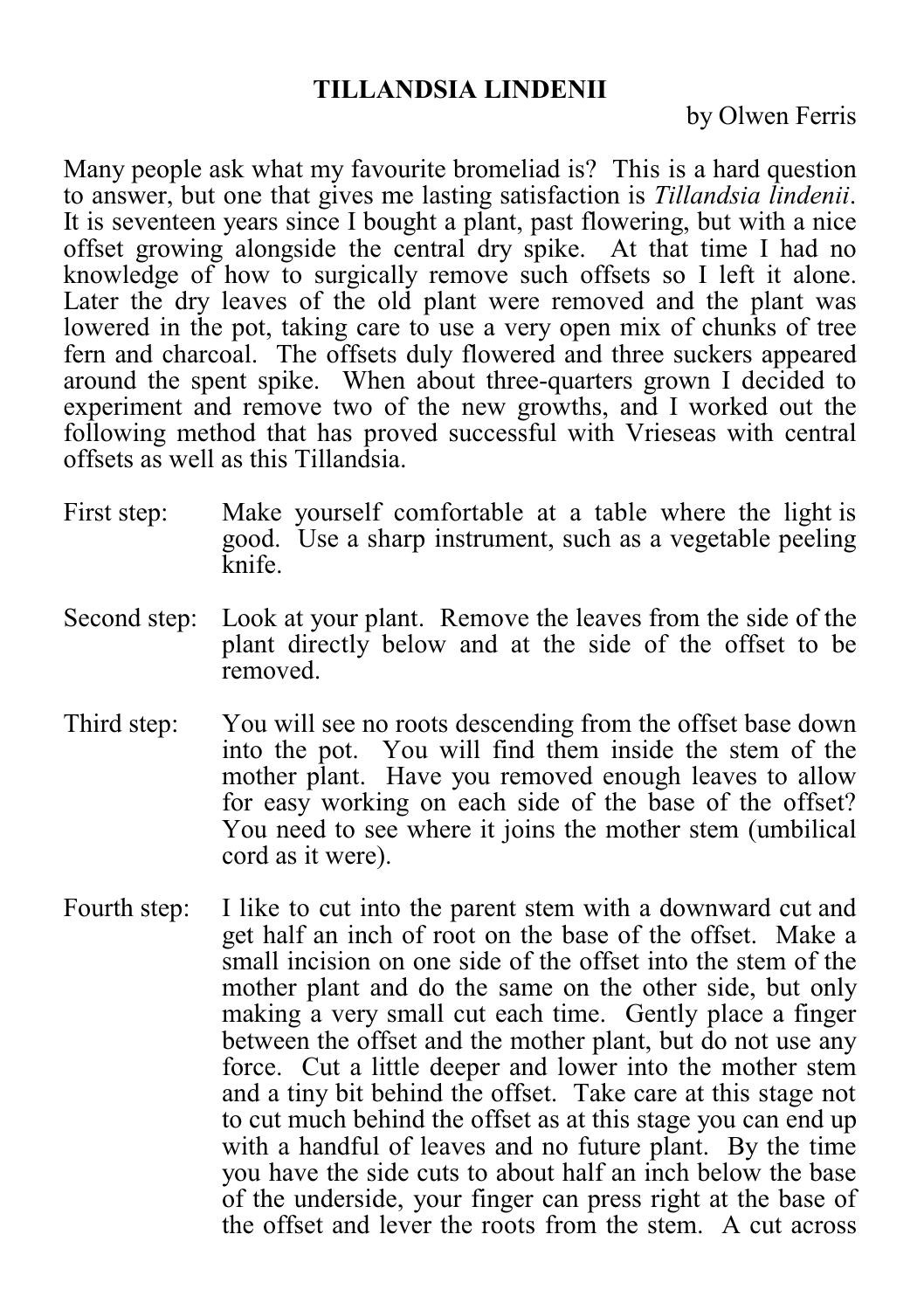the stem at this point will leave the short roots attached to the new plant. (A plant with the offsets removed in this way is now making a new sucker directly above the scar and the roots from this must be much deeper in the parent plant.)

Warning: Always start cutting on each side of the offset base, never behind it. The knife can slip if you start behind the new plant and you can end up with a handful of leaves. This happened to me before I perfected the above method.

Pot up in the usual way.

*Reprinted from* Bromeletter *Bromeliad Society of Australia, September-October 1980*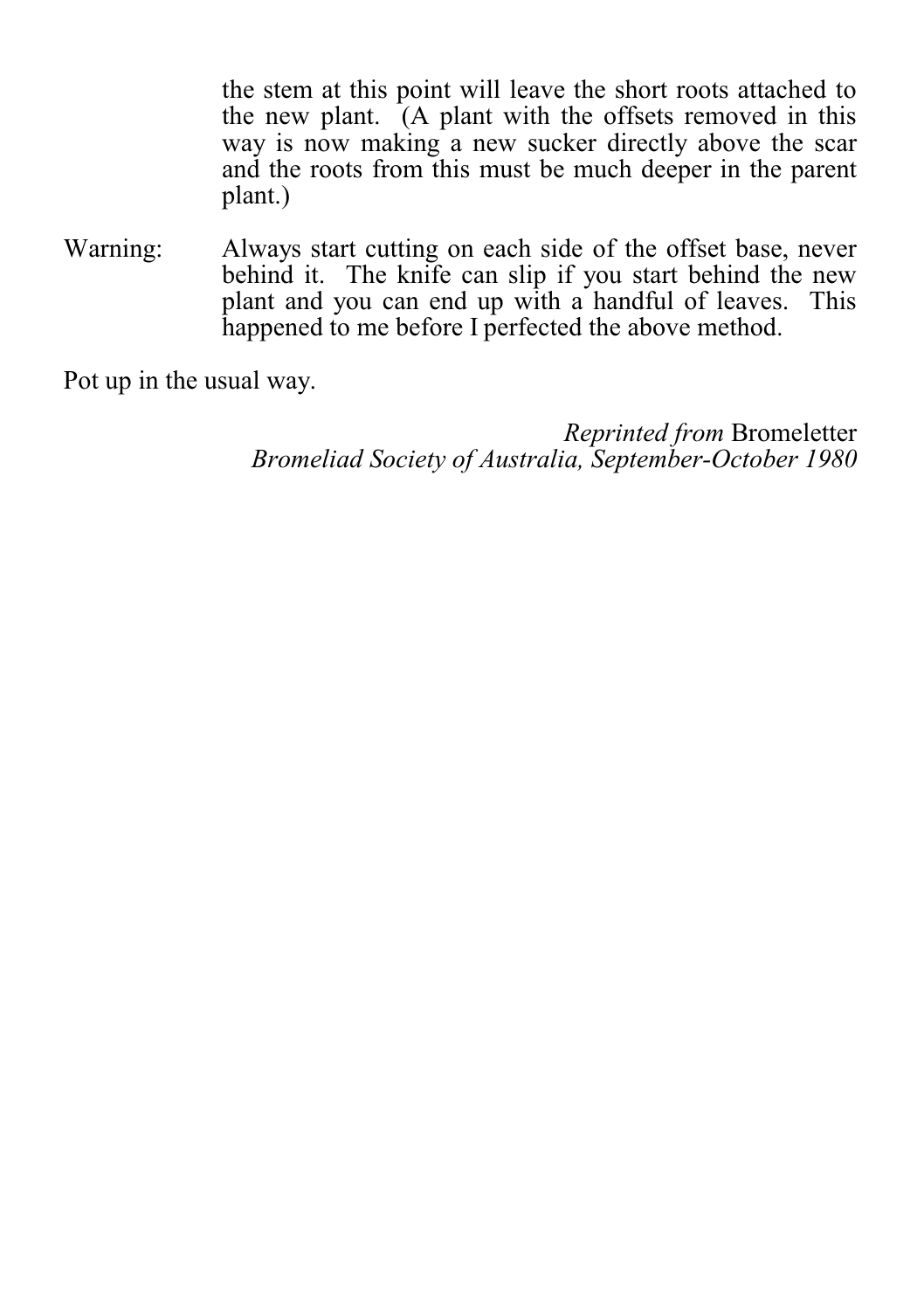# **BROMELIADS AND THE GARDEN POND**

Any bromeliad lover who has seen the garden pool photos taken at Parrot Jungle in Florida and shown in Wilson's early book on bromeliads will know the advantages of placing these plants as pool decoration.

The ideal situation is to have the pool in dappled sunlight and to select the rock surround with extreme care. Rocks are individual things, and as important as the plants they augment. People who live near creek and gully waterways well know the water-worn rocks I mean. Place selected rocks as naturally as possible around the edges of your pond, leaving spaces among them that will take a potted bromeliad. If your pond has good adequate light, the genus Neoregelia and the attractive rosette Neomea, which is Neoregelia x Aechmea.

As the plants colour and flower, remove the parent plant as soon as the offsets are about 1/<sub>3</sub>rd matured size. New offsets always appear when the parent has produced a series of small flowers. If the old plant is removed carefully leaving a little of the basal stem intact, the flowered plant can be placed aside and will generally produce one or two more offsets.

Sometimes, if a hardwood or casuarina log can be found, bore 5cm (2") holes along it and place it across the end of your pond.

Offsets of colourful Aechmeas such as *Aechmea* Burgundy, *Ae.* Coral Beads, *Ae.* Hummels Hybrids, *Ae.* Bill Barrett, or any of the *Ae. Chantinii* type *Platyaechmea* can be fitted along the log and the overall effect can be very good to see.

> Len Butt *Reprinted from* Bromeliaceae *Bromeliad Society of Queensland, July-August 1987*

### **THOUGHT FOR THE MONTH**

*Women grow old gracefully, Most men disgracefully.*

*Anon*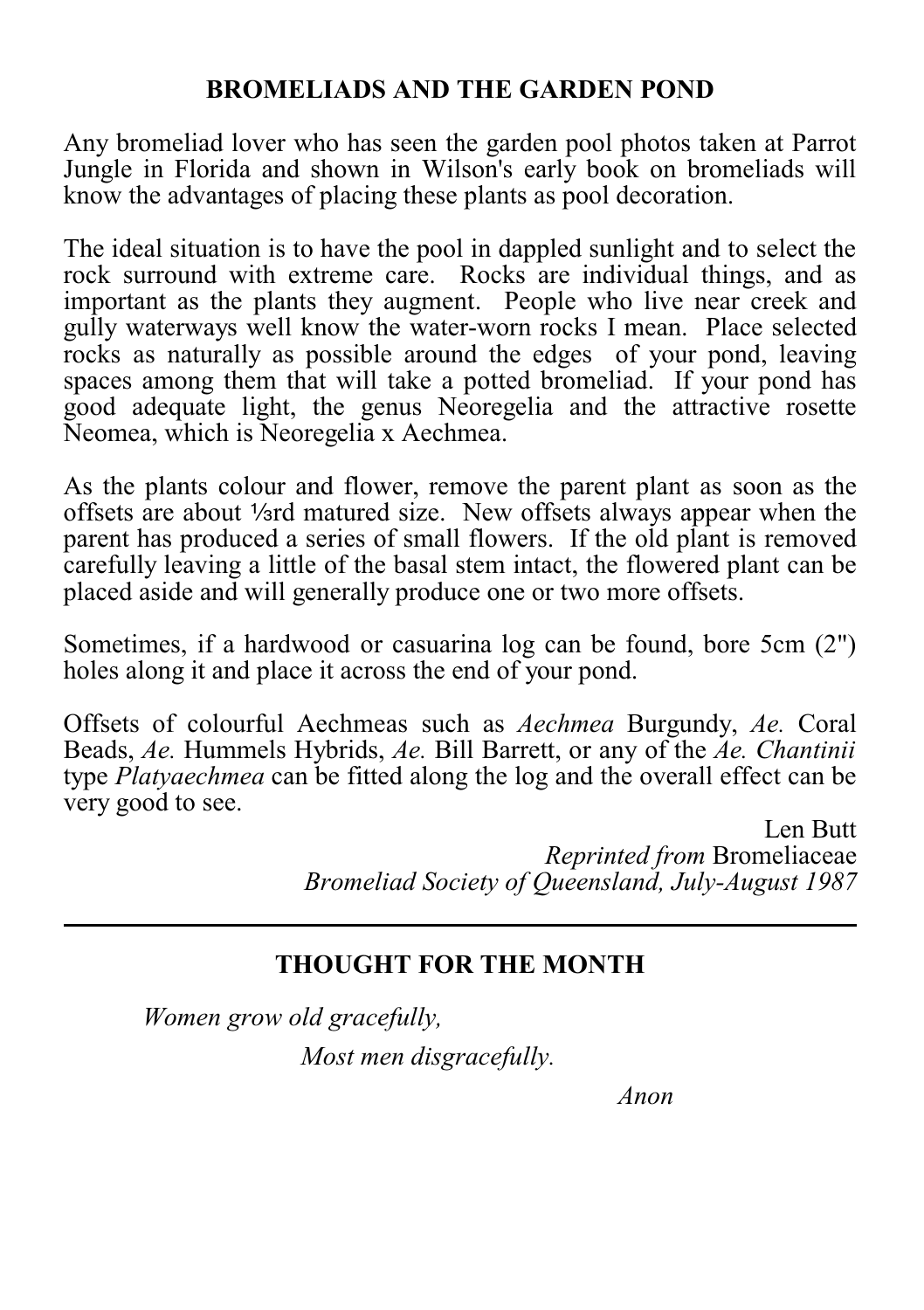# **PLANT ROSTER**

We are now operating a roster to share the responsibility of bringing in plants for the Lucky Door Prize and the Special Raffle. I would like to thank all those people who signed the roster board. If someone other than the names notified for that month would like to donate a plant, please feel free to do so. The more tickets Roy, our overworked seller of tickets sells, the happier he is.

### **MAY**

|             | Lucky Door Prize: Jum Daniels   |                                                         |
|-------------|---------------------------------|---------------------------------------------------------|
|             | Special Raffle:                 | Audrey McAlister, Doug Reilly and Irene<br>Small        |
| <b>JUNE</b> | Lucky Door Prize: Cath Chumbley |                                                         |
|             | Special Raffle:                 | Wenzel, Nez Pearce, Noelene<br><b>Roy</b><br>McLauchlan |



Happy Birthday to Genny who is having a birthday before we're all together again.

Special Happy 79th Birthday to Cath.

If you would like to have a birthday message put in the Newsletter, please just let us know. You don't have to tell us the year. This is your newsletter, make use of it.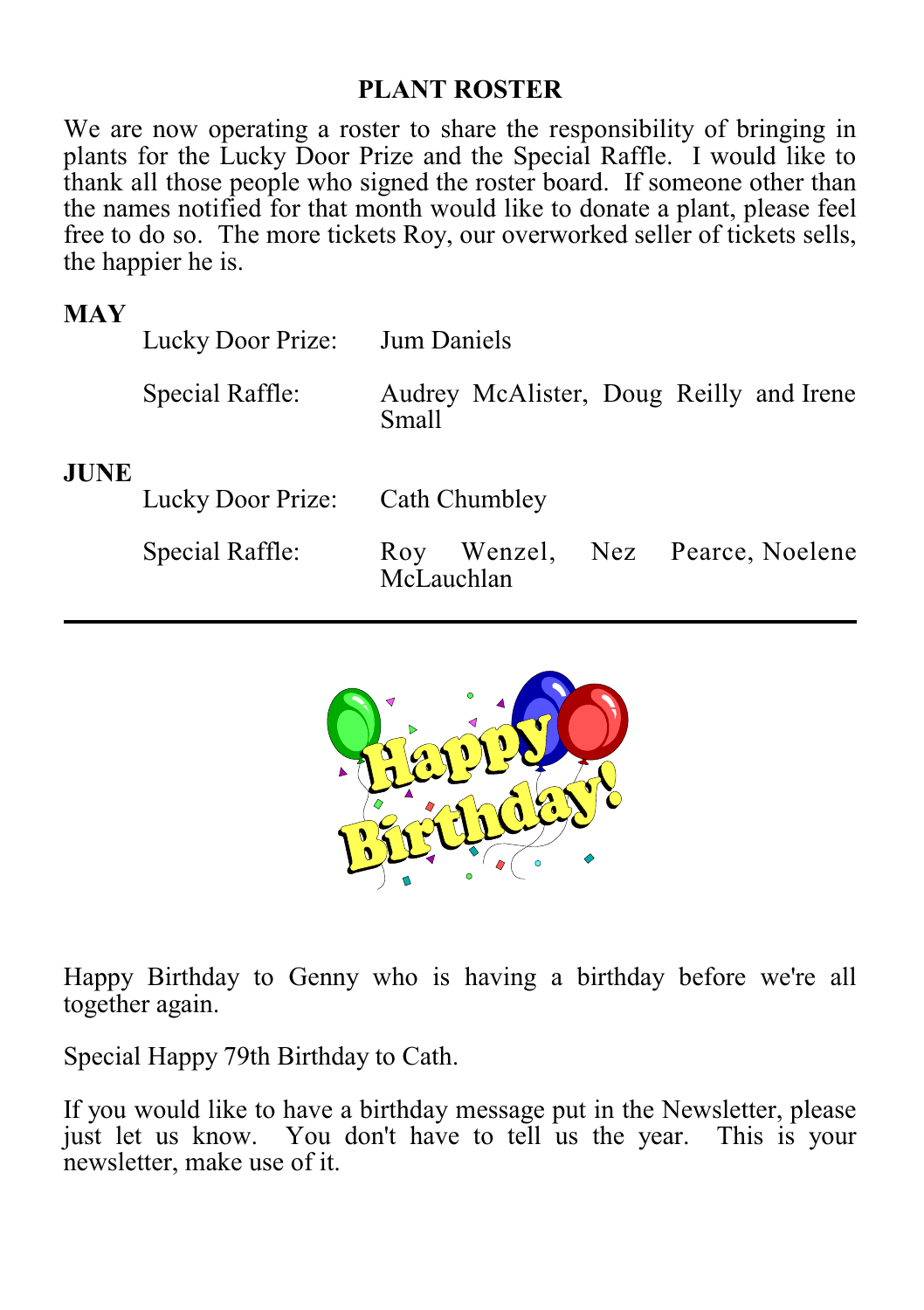# **SUBSCRIPTIONS**

Subscriptions are due in October of each year. If you require postage of your newsletters, please forward 11 (eleven) current-price stamps.

Family - \$6.00 Single - \$4.00

# **LIBRARY BOOKS**

Library books are available on loan for one (1) month only. Please return them so someone else can take the book out.

We are trying to build up our Library. The money raised by a cent auction in March will be of great use for this purpose. John is trying to get the old magazines together in folders as many of you are asking about them. They will soon be in the

Library for your use.